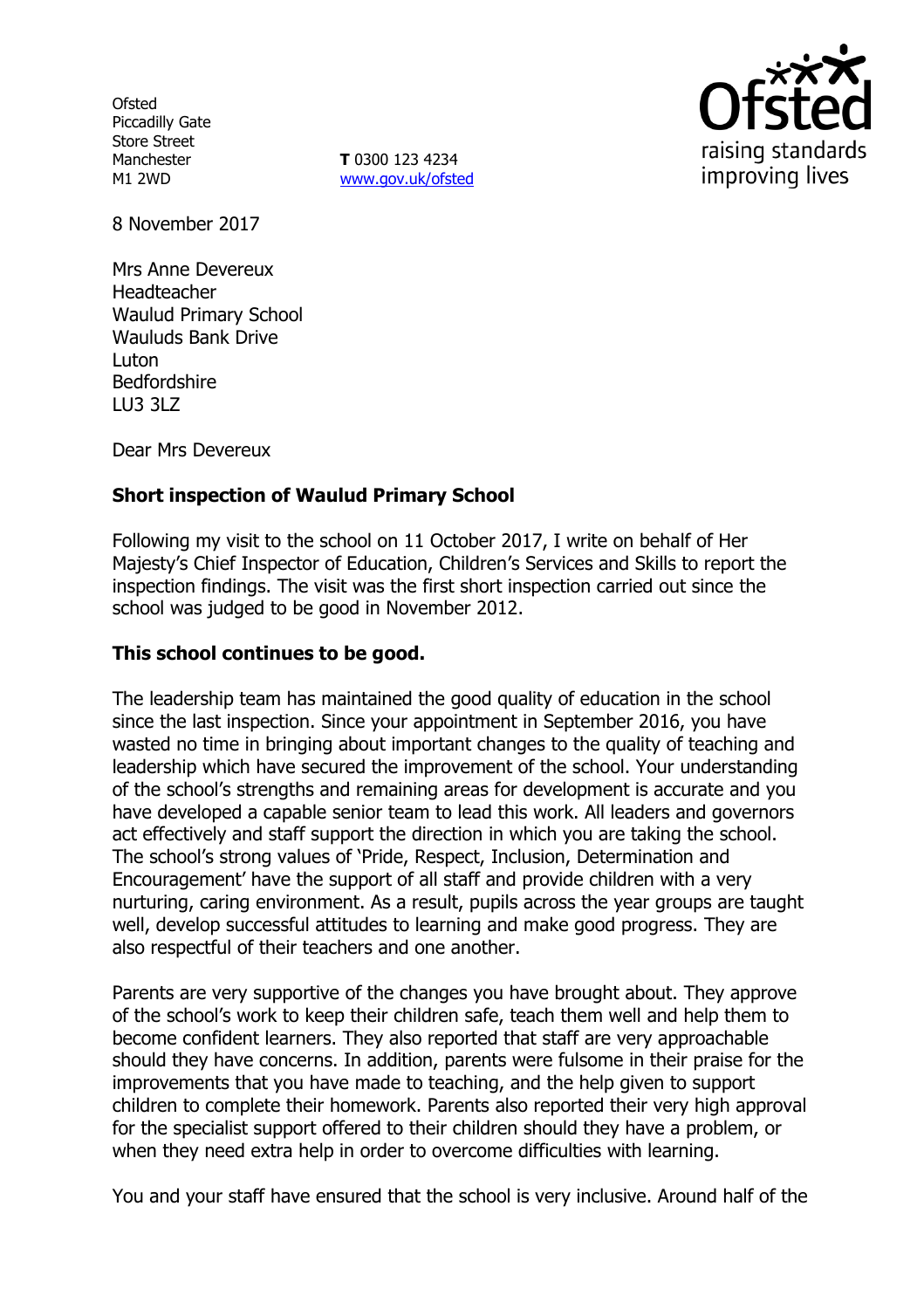

pupils join the school without English as their first language. In addition, the numbers of pupils who join the school at times other than the start of the year or who have missed part of their schooling are above average. The proportions of children who have special educational needs and/or disabilities or who are disadvantaged are also higher than the national average. You and your team meet these challenges by working hard to remove the barriers they present. As a result, pupils of all backgrounds quickly settle in and are supported to make good progress.

Since the previous inspection and especially following your appointment, leaders have worked hard to make improvements. Pupils' literacy and numeracy skills have been key priorities and clear improvements have taken place. Teachers make effective use of assessment information to plan work and activities for pupils of different abilities. Teaching is also organised to help pupils make a good start to their learning when they move up to a new class. All teaching staff benefit from effective professional development which helps them appreciate the demands of the new curriculum.

Your new governor team holds accurate views of how well the school is performing and clearly understands how to challenge and support leaders in order to address the remaining areas for development. The local authority has provided appropriate support and you have also worked in an effective partnership with a highperforming primary school. As a result, leadership at your school is secure.

Despite these improvements, you agree that teaching should become more challenging to help more pupils achieve the highest standards in English and mathematics, particularly those with average starting points. You also agree that some disadvantaged pupils and others who have special educational needs and/or disabilities need more precise help in lessons, so that they can tackle new and difficult work.

#### **Safeguarding is effective.**

All current leaders and governors undertake their statutory duties with care. Staff are suitably trained, referring to the latest government guidance. Staff are fully aware of how to act should they have concerns about any child. Similarly, pupils have full confidence in adults' ability to help them should they need to report a concern. High-quality care is offered to vulnerable pupils. Leaders communicate effectively with appropriate agencies, while the recording and sharing of information about children is highly effective. As a result, all leaders are fully aware of the experiences of different children and can act quickly to help them if their circumstances change.

All current checks on the suitability of staff and volunteers to work with children are effective. Equally, access to the school site is well managed and arrangements for visitors to enter the school building are secure.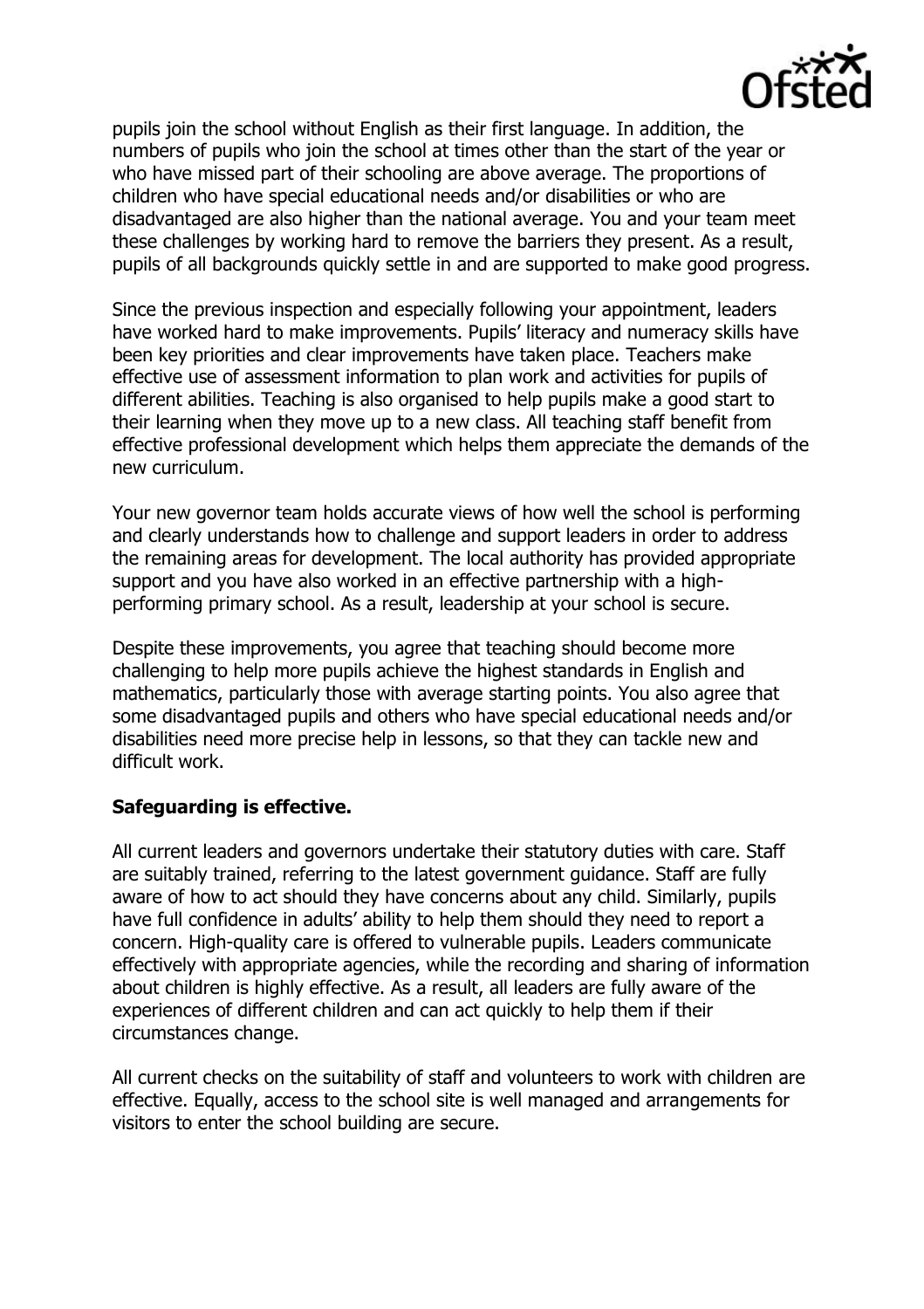

## **Inspection findings**

- To ascertain that the school remains good, three of my key lines of enguiry were about pupils' achievement in reading, writing and mathematics. Test results in 2015 and 2016 suggested that some groups of pupils had not gone on to reach the expected and higher standards they were capable of by the end of Year 2 and Year 6. They included both boys and girls with lower and average starting points and included disadvantaged children, some of whom had special educational needs and/or disabilities. Your accurate evaluation of pupils' achievement had already identified this.
- The school's provisional 2017 assessment results show that in Year 6, the proportion of pupils reaching the expected standard for their age rose above national figures in reading and writing and matched mathematics. In Year 2, assessment results rose above national figures in writing, while assessment results also improved in reading and mathematics. Equally, the proportions of pupils reaching higher standards or greater depth have increased. These results demonstrate that, in relation to their different starting points, the progress of pupils in both key stages 1 and 2 has firmly improved.
- Across the year groups, a wide range of good teaching is securing the effective development of pupils' mathematical, writing and reading skills. Pupils' mathematics work showed clear improvements being made during this term and across the last academic year. When reading, younger pupils and those in key stage 2 have been helped to catch up and have effective comprehension skills and the ability to evaluate characters in a story. Pupils' written work shows that their progress continues to improve. This was particularly so when considering the development of pupils' vocabulary, handwriting, spelling, grammar and composition skills.
- Despite the improvements found, we agreed that the progress of some pupils in key stage 2 with lower and average starting points has been slower because work has not sufficiently challenged them to apply their knowledge in writing and mathematics.
- Another line of enquiry was concerned with the effectiveness of the school's work to improve the progress of disadvantaged pupils and those who have special educational needs and/or disabilities. Year 2 and Year 6 assessments for 2015 and 2016 showed that some of these pupils were not achieving as well as others nationally. Provisional results for 2017, pupils' work and assessment records demonstrate how you have brought about effective improvements in your work to help them. They are assessed accurately and teaching is more effective. As a result, their achievement is improving quickly.
- $\blacksquare$  However, we agreed that, in some instances, the progress of these pupils is slower because the teaching of new, difficult vocabulary is not precise enough to help them understand it and, on other occasions, work is not demanding enough in mathematics. In addition, some of the work they complete in English is repetitive, which makes it difficult for them to move on to new learning when they are ready.
- At the previous inspection, governors were asked to pay closer attention to the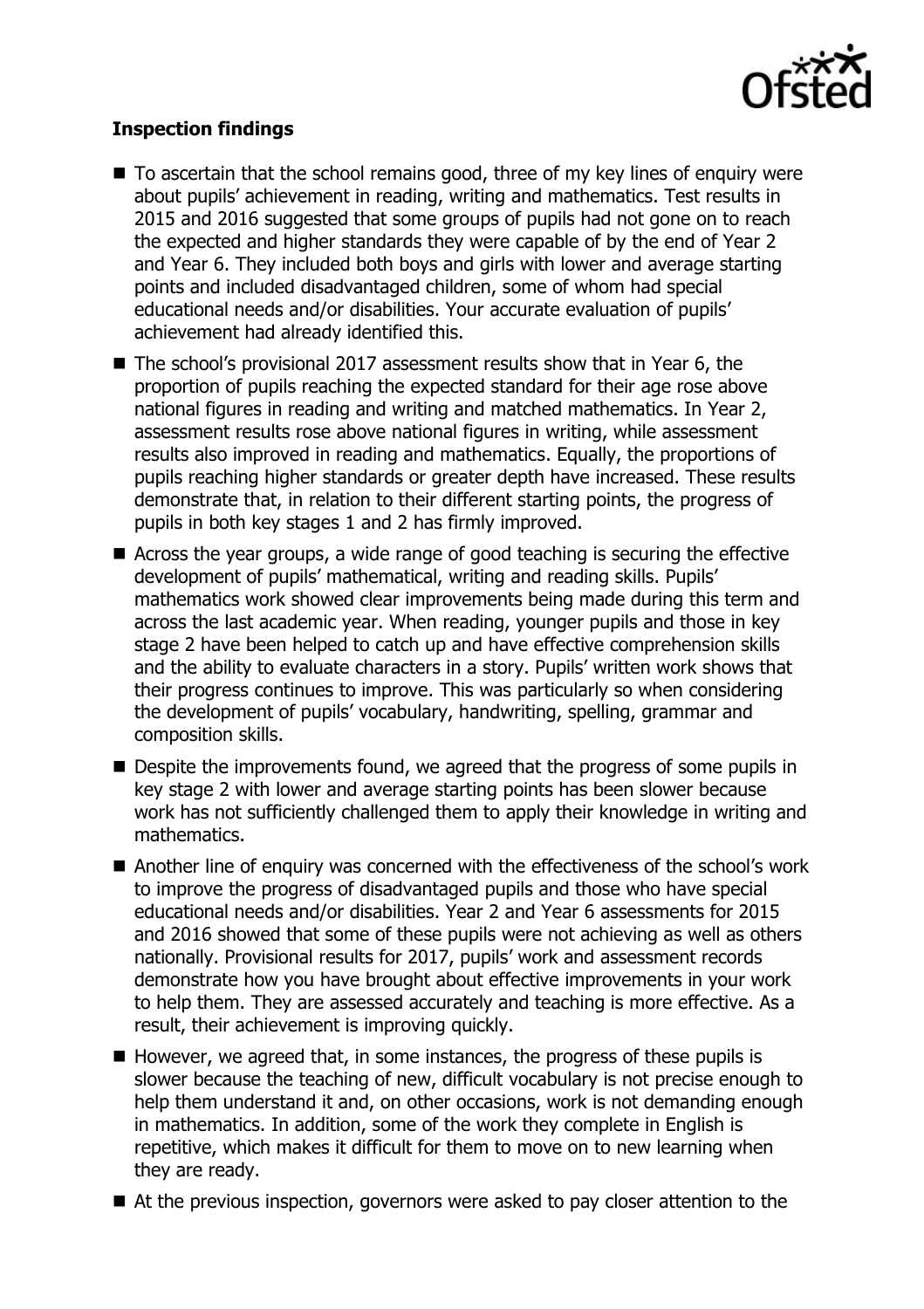

progress of different groups of pupils, including those deemed to be disadvantaged, and hold leaders more closely to account. I examined governors' work in this area. Governors have brought about effective improvements in the way the school addresses the difficulties experienced by different pupils. However, we also agreed that leaders need to pay closer attention to the work set for some pupils with lower and average starting points, in order to make sure that it is sufficiently challenging for them.

- My final line of enquiry was concerned with attendance. Attendance records for 2016 showed that rates of persistent absence for particular groups of pupils were higher than was the case nationally, and these included disadvantaged pupils and those who have special educational needs and/or disabilities.
- Scrutiny of current and recent attendance records and discussions with leaders and governors revealed a significant improvement in attendance since 2016. All leaders and staff have been effective in their work to reduce absence for all groups of pupils. Persistent absence has also been reduced for all groups and is now similar to national average.

## **Next steps for the school**

Leaders and those responsible for governance should ensure that:

- $\blacksquare$  pupils with lower and average starting points are provided with work which challenges them to make thorough use of their knowledge in English and mathematics
- teachers pay closer attention to any pupils whose progress has been slower and act quickly to help them secure their understanding of new vocabulary or skills
- checks made on the quality of teaching focus sharply on the work provided to those pupils with the lowest progress in the school, to make sure that activities are sufficiently demanding and pupils are helped to move on to new learning as soon as they are ready.

I am copying this letter to the chair of the governing body, the regional schools commissioner and the director of children's services for Luton. This letter will be published on the Ofsted website.

Yours sincerely

David Turner **Ofsted Inspector**